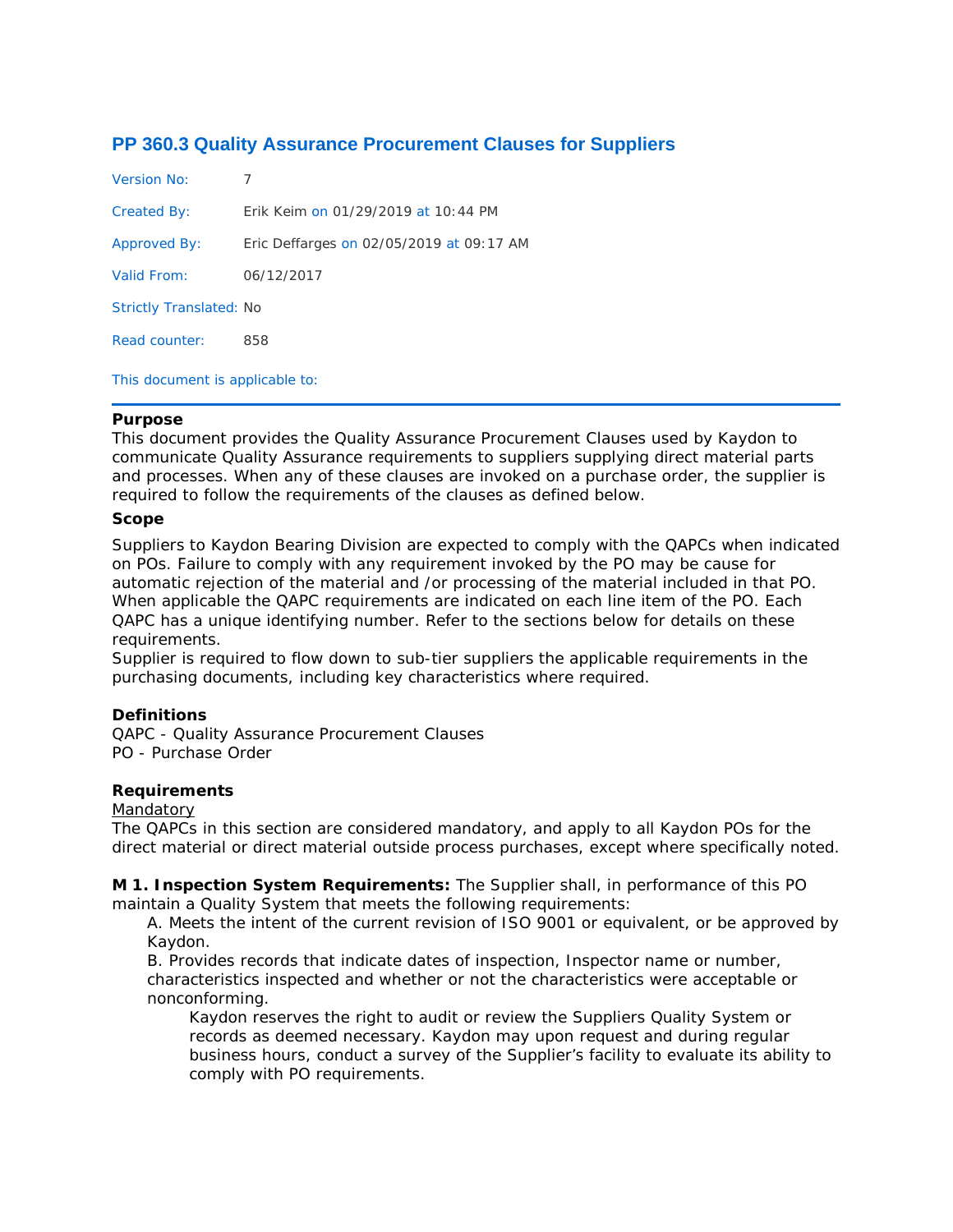**M 2. Quality and Inspection Records:** Quality and Inspection records must be maintained for a period of seven (7) years minimum unless otherwise stated on PO or drawing. Contact the Kaydon buyer for disposition instructions before disposing of any records.

**M 3. Compliance to P.O. Requirements:** Objective evidence validating the conformance of purchased items to P.O. requirements shall be kept on file and shall be made available for examination by Kaydon upon request.

**M 4. Certificate of Compliance:** The Supplier must furnish with each shipment a Certificate of Compliance. The certificate must contain the company logo or the name of either the Quality Assurance Manager or the responsible company official certifying compliance. This shall constitute certification by the Supplier that the articles were manufactured, inspected, and/or tested in accordance with the PO, specifications and/or drawings as applicable. If a specification is superseded or different than what appears on Kaydon's documentation, the Supplier shall state that the specification is equivalent to and/or superseded by what is specified on the Kaydon PO.

**M 5. Government Contract:** When indicated on the PO the Government Contract Number and Rating must appear on the Certificate of Compliance.

**M 6. Traceability:** The Supplier shall maintain a system of traceability on all raw materials, purchased components, and manufactured parts used to supply items on this PO. Traceability can be in the form of batch or lot numbers and shall be listed on the product label or provided on the required documentation.

**M 7. Identification:** Material shipped to Kaydon shall be identified with the Kaydon P.O. Number. Additional marking and/or identification shall be as required by specification, drawing or contract.

**M 8. Deviations/Discrepancies:** Any departure from drawing specifications or other PO Requirements must be submitted to Kaydon Purchasing Department. Disposition of such deviations/discrepancies must be approved by the appropriate Kaydon function prior to shipment. A copy of this approved disposition must accompany each affected shipment. Any rejected material that is being resubmitted by a Supplier shall be clearly identified as such on the shipping documentation and must reference Kaydon's rejection document. If a nonconforming condition may exist on product previously delivered to Kaydon, the supplier shall notify Kaydon Purchasing Department of the potential nonconforming condition.

**M 9. Required Specifications:** The Supplier is responsible for obtaining all specifications needed to complete the PO. The Kaydon Buyer indicated on the face of the PO will, upon request, furnish any Kaydon Specifications needed and may assist in obtaining any other specifications required. All materials supplied to a specification must meet the latest published revision of the issuing agency.

**M 10. Resubmitted Material:** Any material rejected by Kaydon and resubmitted by the Supplier must be clearly identified as such on the shipping document. The Supplier shall reference the Kaydon non-conformance number and make available, upon request, evidence that the initial cause for rejection has been corrected. Suppliers shall re-certify to all original PO requirements.

**M 11. Right of Entry:** Kaydon, its customers, and applicable regulatory agencies reserve the right to witness the manufacture or processing of any items on this PO to determine and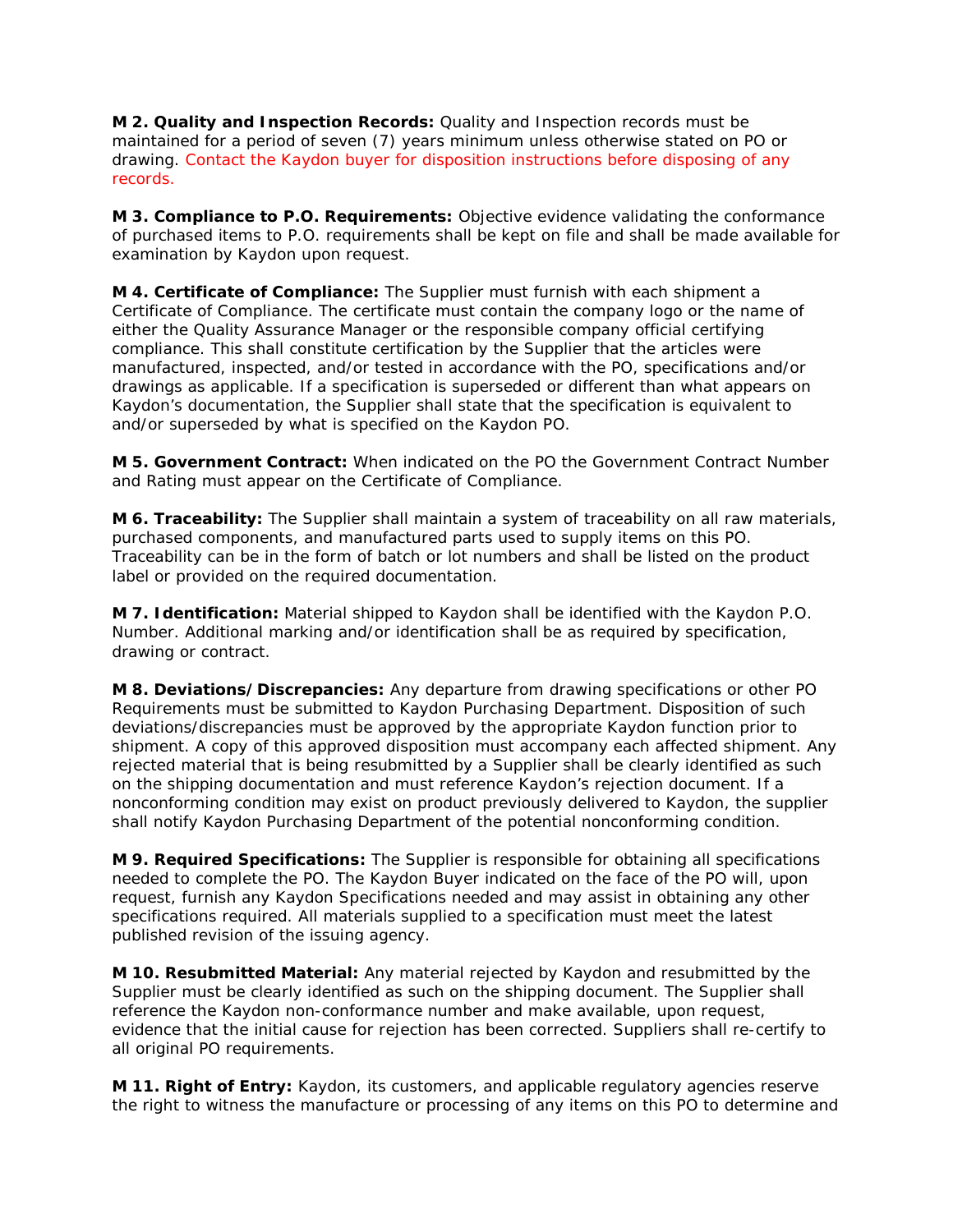verify the quality of work, records, and material at any place including the Supplier facility. Kaydon reserves the right to limit access to 3rd party visits when proprietary design/tooling/processing/manufacturing techniques are employed. A Kaydon representative shall be present during these visits.

**M 12. Flow Down Requirements:** Suppliers will flow down all applicable requirements of the Purchase Order to their suppliers to insure conformance with all Specifications, Drawings, and Quality System requirements, Regulations, Public Laws, and any additional requirements specified in the Purchase Order.

**M 13. Changes:** No changes in materials, processes, procedures, design interfaces or software which affects the form, fit, function, safety, weight, maintainability, service life, reliability, replaceability, manufacturing location or interchangeability of the items to be delivered to Kaydon shall be made without prior written approval/acknowledgement from Kaydon. Prior to implementing any changes the supplier shall submit a change request in writing to Kaydon.

**M 14. Counterfeit Material Avoidance:** Supplier shall implement an appropriate strategy to ensure that Goods furnished under this contract are not Counterfeit Goods. Supplier's strategy may include, but is not limited to, the direct procurement of items from OEMs or authorized suppliers, conducting approved testing or inspection to ensure the authenticity of items, and when items are to be procured from non-authorized suppliers, obtaining from such non-authorized suppliers appropriate certificates of conformances or test data demonstrating the item's authenticity. If the supplier becomes aware of or suspects that items delivered under the subject purchase order are or contain suspected or confirmed counterfeit materials the supplier shall immediately contact the Kaydon buyer.

**M 15. Restriction of Hazardous Substances (RoHS) Declaration:** The supplier shall provide material that adheres to the limits for hazardous substances as established by EU directive 2011/65/EU (and subsequent amendments), In the event of non-compliance, which items are non-compliant and the identity of the hazardous substance that exceeds the limits or if applicable, declare the use of exemption numbers outlined in Annex III of the directive. For the purpose of this QAP all supplied items are to be considered components of commercial electrical equipment that falls within the scope of RoHS.

**M 16. Operator Qualification:** The Supplier shall maintain a system to ensure that all operators that perform work on Kaydon product, components, etc. are qualified to perform those operations. All Non-destructive testing operators shall be level II or higher or level I with supervision and meet the qualification requirements of NAS 410 or equivalent.

**M17. Ethical Behavior / Contribution to Product Safety:** The Supplier shall adhere to the SKF Code of Conduct and ensure the requirements have been communicated with all personnel at all levels located on Kaydon Supplier website or directly at [\(http://www.skf.com/binary/21-45396/SKF-Code-of-Conduct-for-suppliers-and-sub](http://www.skf.com/binary/21-45396/SKF-Code-of-Conduct-for-suppliers-and-sub-contractors)[contractors](http://www.skf.com/binary/21-45396/SKF-Code-of-Conduct-for-suppliers-and-sub-contractors) English-version-1.pdf)). All personnel at all levels of the organization shall also be made aware of:

- their contribution to product of service conformity
- their contribution to product safety
- the importance of ethical behavior

**M18. Conflict Mineral**: Supplier shall comply with the Responsible Minerals Initiative [\(http://www.responsiblemineralsinitiative.org/\)](http://www.responsiblemineralsinitiative.org/). Supplier shall complete the Confliect Minerals Reporting Template when requested by Kaydon.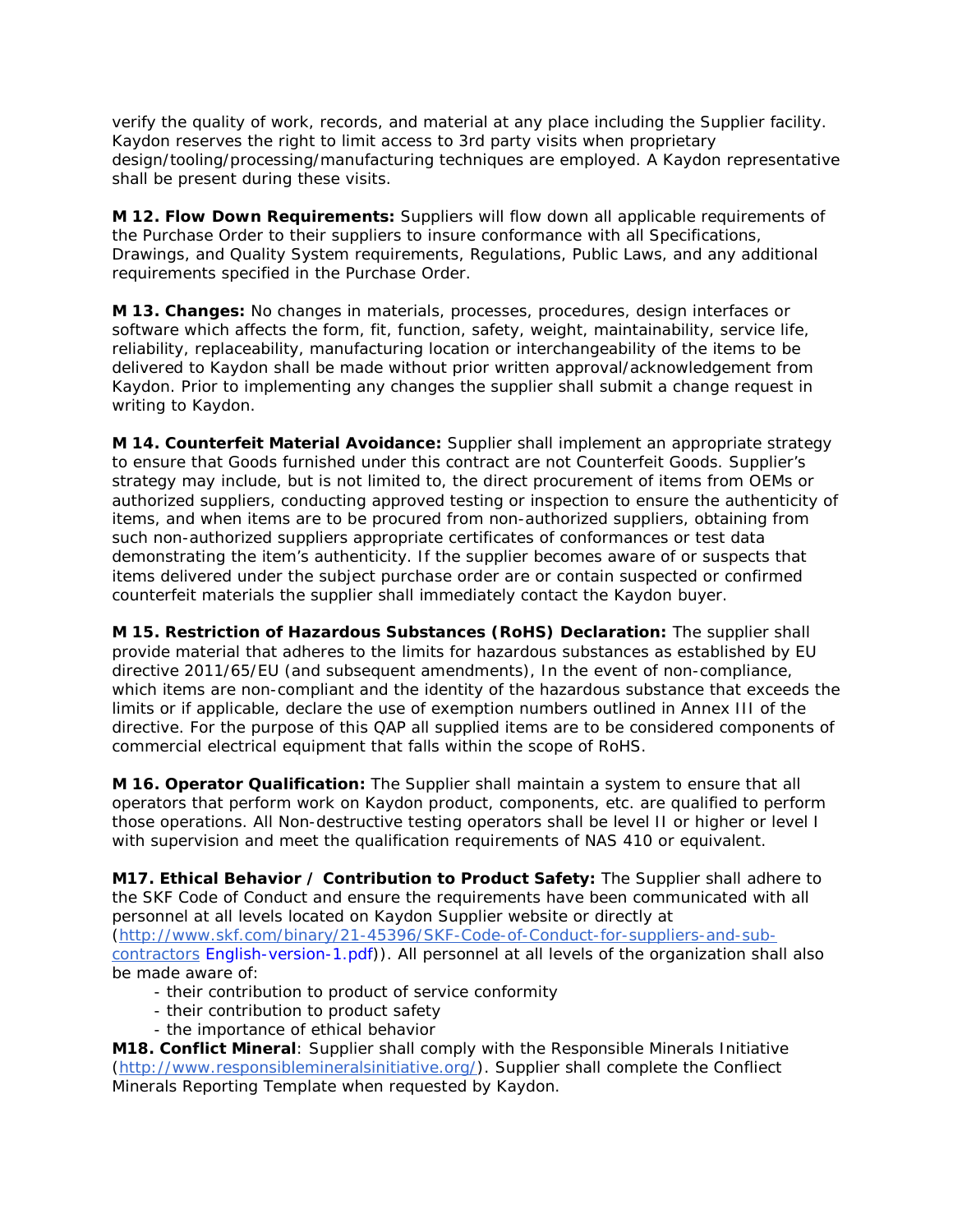**M19. Changed to Supplemental clause S 5.**

**M20. TECHNICAL DATA**: If any documents and/or item reference are governed by ITAR requirements then they must be controlled under the U.S. International Traffic in Arms Regulations (ITAR), 22 CFR 120-130. Export must be in compliance with the ITAR. Violations may result in administrative, civil, or criminal penalties.

**M21. TECHNICAL DATA**: If any documents and/or item reference are governed by EAR requirements then they must be controlled under the U.S. Export Administration Regulations (EAR) 15 CFR 730-774. Export must be in compliance with the EAR. Violations may result in administrative, civil, or criminal penalties.

## **Supplemental Clauses**

The following clauses are required only when specifically printed on the PO:

**S 1. Government Source Inspection:** Government Inspection of the purchased items or services is required prior to shipment from your plant. Upon receipt of this order, promptly notify the Government Representative who normally services your plant, so that appropriate planning for GSI can be accomplished.

**S 2. Kaydon Source Inspection:** Kaydon Inspection of the purchase items or services is required before shipment from your plant. Contact the Buyer listed on the PO at least 10 days prior to the time that the items will be ready for Kaydon Inspection. Acceptance by Kaydon shall not be construed as evidence of effective Control of quality by the Supplier and shall not absolve the Supplier of the responsibility to provide acceptable product, nor shall it preclude subsequent rejection by Kaydon or its customers.

## **S 3. Material Certifications**

**Metallic components:** Material delivered under this PO shall be accompanied by a report of the actual chemical and physical test results and must provide traceability data as required by the applicable specification. The country where the raw material was melted must be indicated either on this report or on the Certificate of Compliance supplied to Kaydon.

**Non-Metallic components:** Material delivered under this PO shall be accompanied by a copy of the material certification which must state the material name required by Kaydon and provide lot traceability data. If the Kaydon drawing allows an equivalent material, and if the test report supplied references a product name other than what is specified by Kaydon, the Supplier shall state that the product name indicated on the material certification is equivalent to the material specified by Kaydon.

**S 4. Test/Inspection Data:** Certified test data, or a true copy thereof, on stationary of the organization performing the testing shall be supplied with each shipment. This report must contain all factual information necessary to demonstrate conformance to the requirements reflected on the blueprint or in the PO. The test data shall show quantitative test results versus qualitative requirements and permissible tolerances for all values measured. When specifically allowed by the PO or Kaydon Specification, statistical data may be provided.

**S 5. First Article Inspection Required**: The First Article Piece and Inspection Report shall be submitted to Kaydon Quality Assurance with the first shipment of the first production run whenever one or more of the following conditions exist:

A. First time production of the 13- digit part number by your firm.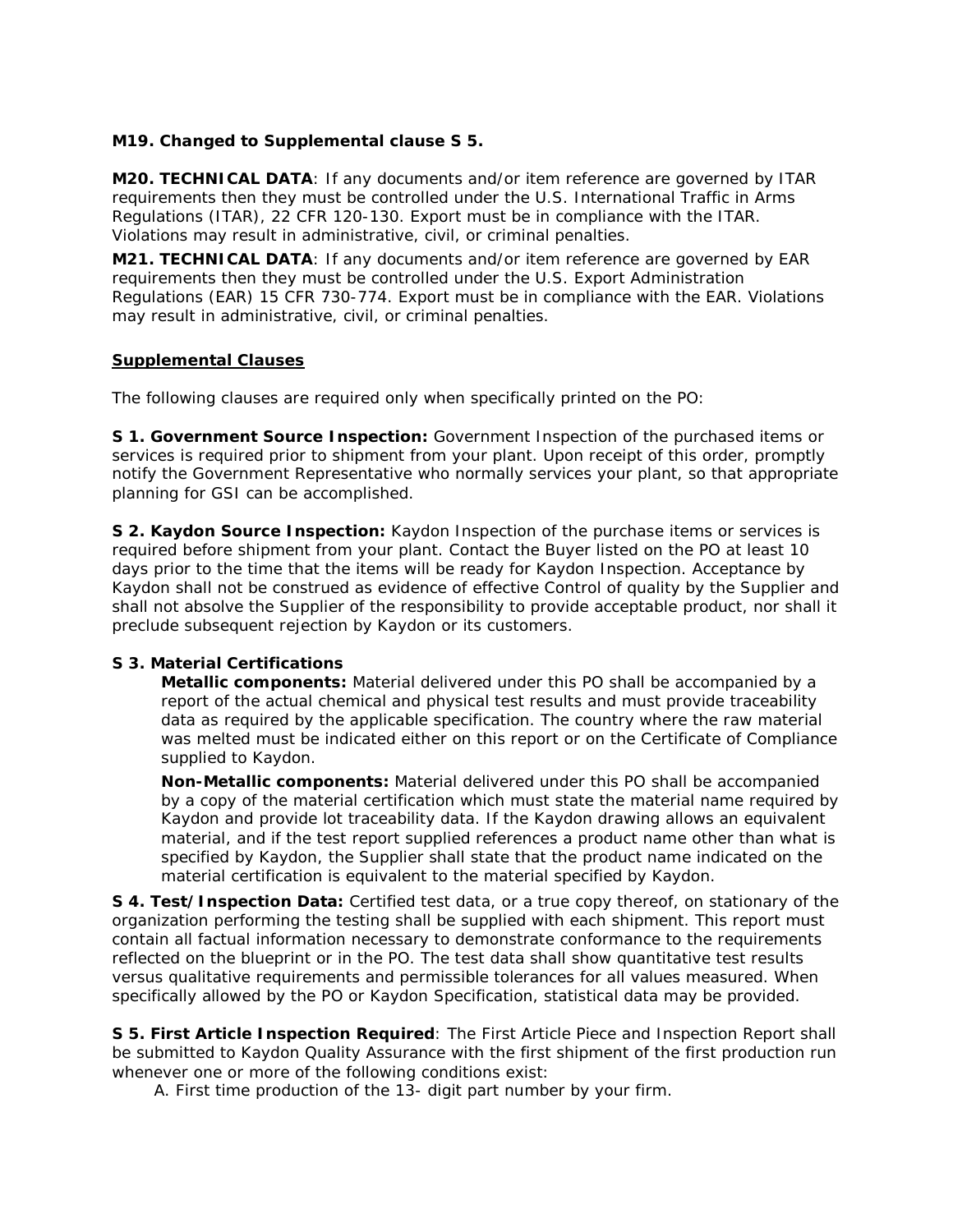- B. Significant break (24 months or more) in production.
- C. Any process change affecting fit, form, or function.
- D. Change in manufacturing plant location.

Second tier direct material changes as defined and flowed down in conditions A-D above. First Article documentation shall include as a minimum:

1. Item-by-item listing of all dimensions for each drawing characteristic and the actual inspection or results

2. Method of inspection, i.e., type of instrument, visual, etc. including calibration dates of these instruments

- 3. Date performed
- 4. PO number
- 5. Inspector signature/stamp

6. Supplier verification of all attributes reflected in the Kaydon drawings and/or requirements

7. Unique marking that identifies the First Article part

The preferred method of format is the AS9102 form.

**S 6. Life Dated Product:** Any material supplied on this PO that has a specific or certified usable life must have the "Date of Manufacture" and the "Shelf Life" or the "Expiration Date" of the product indicated on supplied certificates or on each individual container. This includes but is not limited to: Lubricants, Adhesives, Chemicals, and Rubber products. If the product has a batch or lot number then it should be included on the certificates or the container.

**S 7. Kaydon Approved Processes:** Prior to fabrication a Manufacturing/Process Control Flow Plan shall be submitted by the supplier to the Buyer for review by Kaydon Engineering and Quality Assurance. This Flow Plan shall list, in sequence, the manufacturing and special process operations to be performed and all inspections and tests that will be conducted. Kaydon must approve the plan and any subsequent changes, prior to implementation.

**S 8. Nadcap Approved Processes:** The following aerospace services are considered special processes by Kaydon Corporation. Special process suppliers are required to have Nadcap registration prior to processing any items on this order: Heat Treat, Chemical Processing, Welding, Shot Peen, Non-Destructive Testing, Plating and Coating.

**S 9. Process Changes:** Seller agrees that work performed internally and/or the work procured from sub-tier suppliers shall comply with the following requirements unless a documented request for change is approved by Kaydon Purchasing Department.

A. Work shall not be moved from the original location of manufacture to another location of manufacture within a production facility or to any other production facility.

B. Where First Article is required, work shall not be moved from the original location where the product was produced at the time of First Article inspection acceptance.

C. No changes shall be made to design, manufacturing processes, materials or activities that affect fit, form, or function.

D. A fit, form, or function analysis shall be performed, documented, and included with any request for change.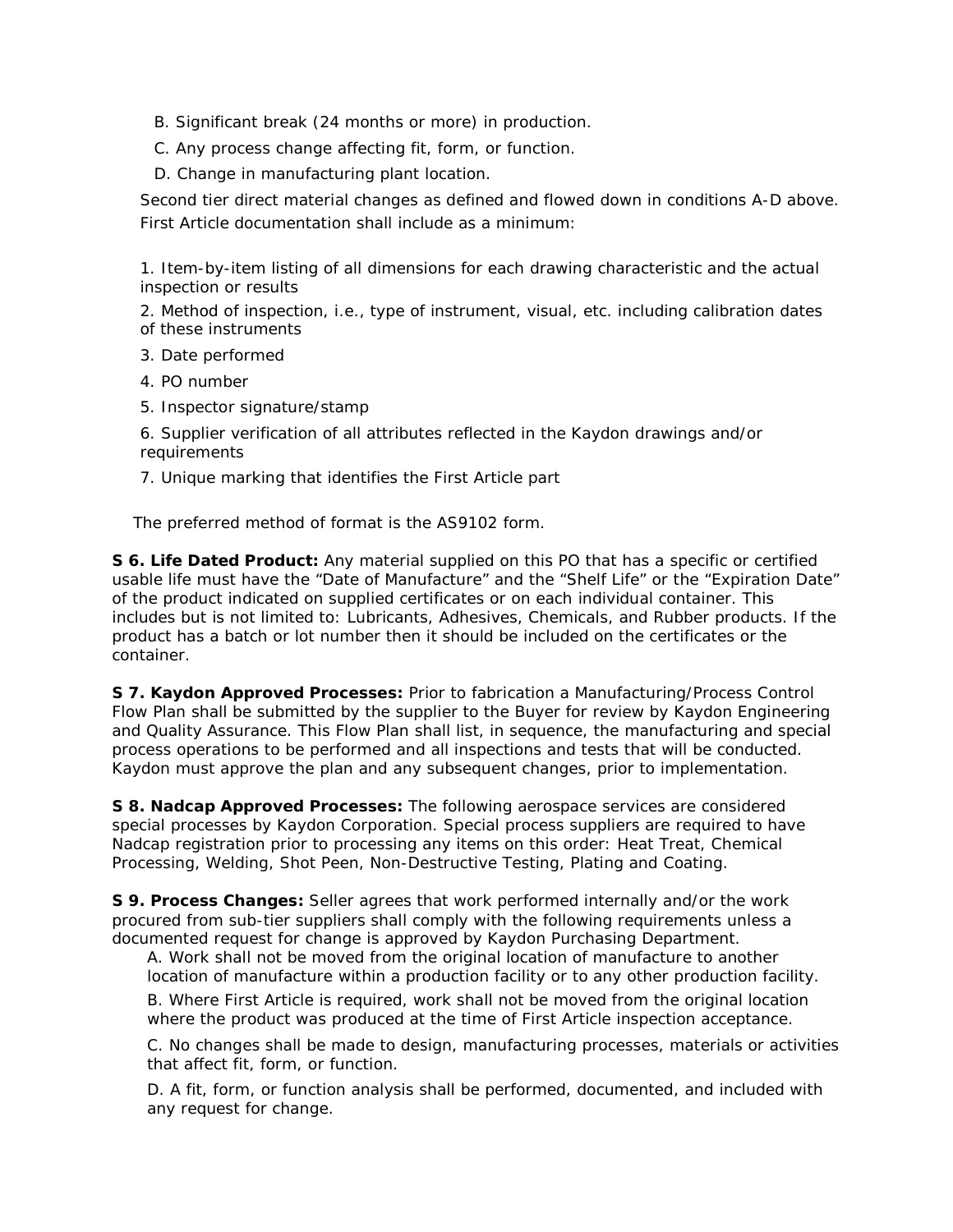E. A documented process shall be in place to review, identify, and submit a request for changes to the Kaydon Purchasing representative.

A documented request for change shall be submitted to the Kaydon Purchasing representative prior to plan implementation. The change will not be implemented unless approved by Kaydon.

**S 10. Deleted**

**S 11. Bearing Component Source:** DFAR Clause 252.225-7016, Restriction on Acquisition of Ball and Roller Bearings, is invoked on this order. Finished bearing components must be wholly manufactured in the U.S. or Canada. The country of manufacture must be indicated on the Certificate of Compliance supplied to Kaydon.

**S 12. Deleted**

**S 13. Specialty Metals Material Source:** DFAR Clause 252.225.7009, Restriction on Acquisition of Certain Articles Containing Specialty Metals is invoked on this order. Except as provided in paragraph (c) of DFAR 252.225.7009, any specialty metals incorporated in items delivered under this contract shall be melted or produced in the United States, its outlying areas, or a qualifying country as listed in DFAR 225.003 (10).

**S 14. Foreign Object Damage (FOD) Prevention:** The supplier shall maintain a FOD prevention program. The program shall include (to the extent applicable) the review of manufacturing processes to identify and eliminate contamination or foreign object entrapment areas and paths through which foreign objects can migrate. Supplier shall ensure work (manufacturing, assembly, testing and handling) is accomplished in a manner sufficient to preclude the risk of FOD incidents. Supplier FOD prevention program shall contain the following:

a) Implementation of FOD prevention, awareness and training.

b) Periodic self-assessment of its internal FOD prevention practices and shall measure effectiveness of program compliance to requirements, and

c) Method to flow-down these requirements to sub-tier suppliers, if applicable. (Ref National Aerospace Specification (NAS) 412 for further guidance).

**S 15. Combined with S16 and made a new mandatory clause M20**

**S 16. Combined with S15 and made a new mandatory clause M20**

**S 17. Counterfeit Material Avoidance**: The supplier shall maintain a Counterfeit Item risk mitigation process internally and with its suppliers using SAE AS5553 as a guide. The supplier shall provide evidence of the suppliers risk mitigation process to the Kaydon Buyer upon request. If the supplier becomes aware of or suspects that items delivered under the subject purchase order are or contain suspected or confirmed counterfeit materials the supplier shall immediately contact the Kaydon buyer.

**S 18. Restriction of Hazardous Substances (RoHS) Compliance:** The supplier shall provide a statement on their certificate of compliance that all materials supplied are within the limits for Hazardous substances as established by EU directive 2011/65/EU (and subsequent amendments). For the purpose of this QAP all supplied items are to be considered components of commercial electrical equipment that falls within the scope of RoHS.

**S19. Registration, Evaluation, Authorization and Restriction of Chemicals (REACH) Compliance:** Supplier shall provide a statement on their certificate of compliance that each